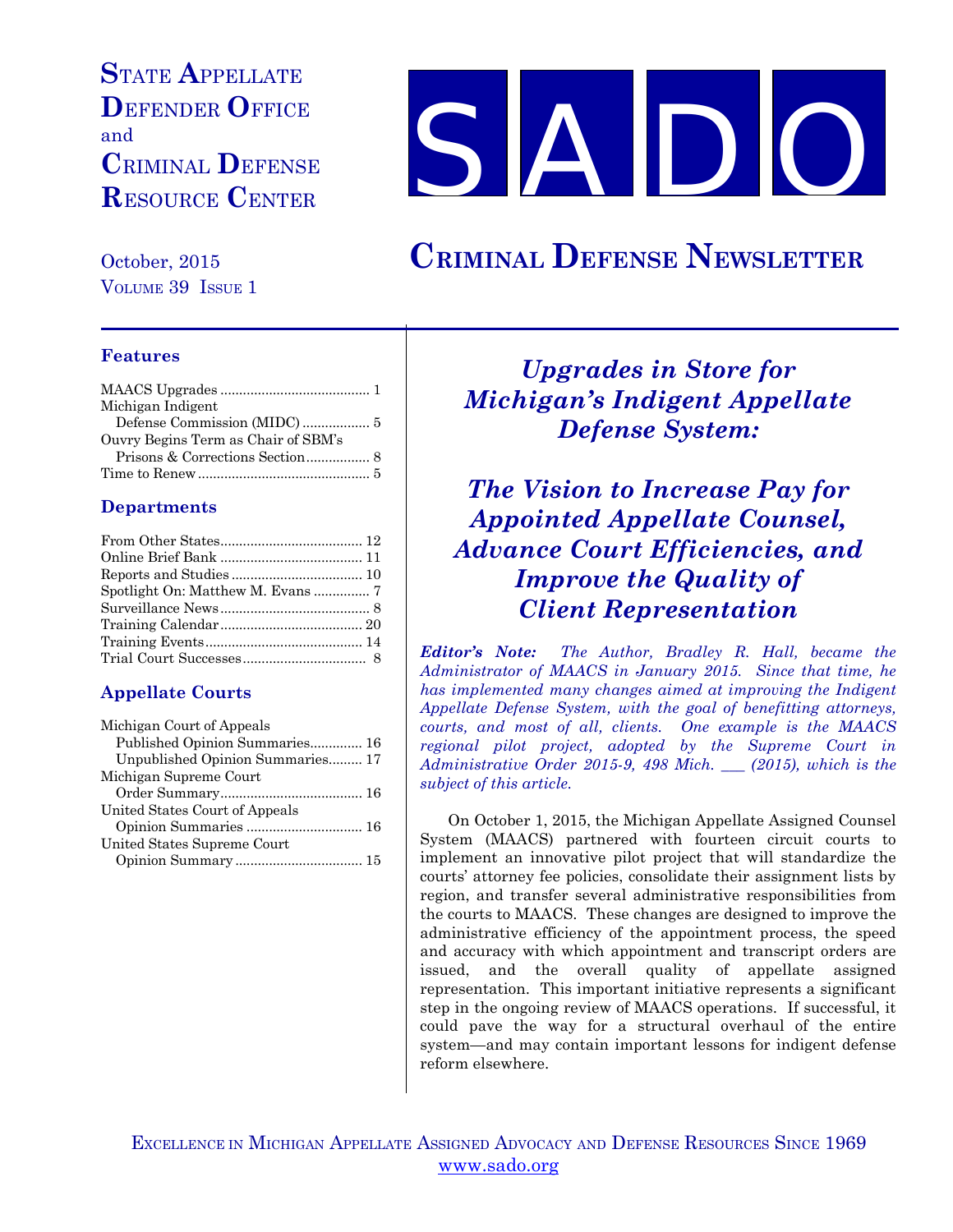#### *A Brief History of the System*

To appreciate why these changes carry so much promise, it helps to understand the history and structure of MAACS. The Appellate Defender Act, signed into law in 1978, created the Appellate Defender Commission to "develop[] a system of indigent appellate defense services which shall include . . . the state appellate defender [SADO] . . . and locally appointed private counsel."1 The Act requires SADO to accept at least 25% of assigned appeals statewide, with the remainder assigned to private counsel.2 As to the latter, the Act directs the Commission to "compile and keep current a statewide roster of attorneys eligible for and willing to accept appointment by an appropriate court to serve as criminal appellate defense counsel for indigents."3

Through administrative orders in 1981 and 1989, the Michigan Supreme Court adopted a bifurcated structure to administer the local appointment of private counsel. The court created MAACS to "compile and maintain" the "statewide roster" of appellate lawyers,4 but directed the "judges of each circuit" to "appoint a local designating authority," or LDA, with the responsibility of "select[ing] assigned counsel from the local list" and "perform[ing] such other tasks in connection with the operation of the list as may be necessary at the trial court level."5 These tasks include accurate list rotation, specific selection or exclusion of counsel, recordkeeping and reporting requirements, and the preparation and distribution of orders appointing counsel and requiring the production of transcripts.6

When first adopted, this was a sensible model, as it ensured consistency and independence in the assignment processes that took place in the 57 circuit courts—where rudimentary local lists consisted largely of truly local attorneys, rather than criminal appellate specialists handling cases around the state.

Over time, however, the model has outlived some of its usefulness and revealed a number of disadvantages, most significantly with respect to funding. Prior to the existence of MAACS, the circuit courts were accountable for their appellate attorney fee policies because they were obliged to ensure adequate representation in all appeals, either through contracts or by maintaining lists of familiar local attorneys. But the current MAACS model removes that accountability entirely. For example, although the circuit courts remain responsible for reimbursing counsel in MAACS cases, it is now MAACS's responsibility to ensure that counsel is available in every case, and the circuit courts are directed to "refer" cases to MAACS for assignment when the local list contains no attorneys who are "willing to accept" a case.7 Circuit courts are also permitted to refer a case to SADO based upon "the economic hardship the appeal would cause the county . . . ."8 While these policies ensure that counsel is provided in every case, the unintended consequences have been significant. With the state constitutionally prohibited from imposing unfunded mandates on local units of government,<sup>9</sup> the counties have no financial incentive to pay reasonable attorney fees, or even pay attention to the issue at all.

## *The Resulting Shortfalls*

As a result, some courts have not increased their attorney fees for over 40 years, and some chief judges were *not even aware* of their own fee policies until approached by new MAACS management earlier this year. There remain 57 unique and often idiosyncratic attorney fee policies throughout the state, most of which fail to provide reasonable compensation for this difficult but constitutionally required work. Some courts pay hourly rates as low as \$25 per hour, others pay flat fees as low as \$350 per case, others pay based on event schedules, and still others have adopted complex formulas based on transcript length. Policies differ as to payment caps, travel, and expenses.

The impact on quality is twofold. First, and most predictably, the attorney fees have had devastating consequences on roster attorney morale, retention, recruitment, and overall quality. The system is stretched to the breaking point, with too few lawyers handling far too many serious appeals. Second, and less obvious, is that the endless list of peculiarities and idiosyncrasies impacts the manner in which counsel complete payment vouchers, making it virtually impossible for MAACS to conduct apples-toapples comparisons of time, performance, and cost data from cases assigned by different courts. In spite of thousands of cases per year, MAACS cannot say with any degree of confidence how many hours it should take to complete the average plea or trial appeal, or how much time it should take to read a page of transcripts. The value of this information should be apparent, not just to MAACS but to the circuit courts who are responsible for ordering payment in individual appeals.

But the existing attorney fee structure does not merely affect the quality of representation. It also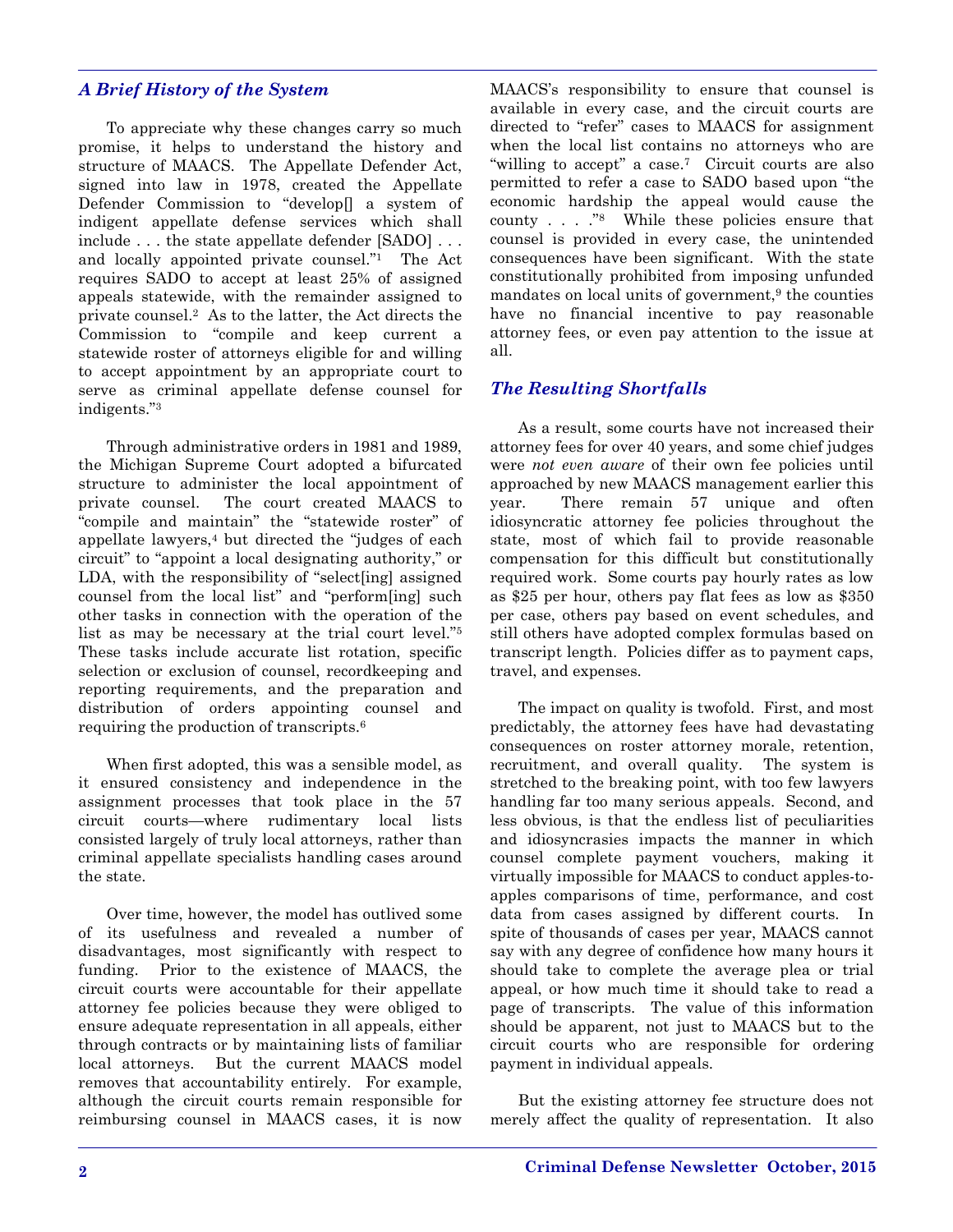compels the persistence of an astonishingly inefficient administrative model. Fifty-seven different fee policies require 57 local lists, and 57 circuit court employees to manage them. In most circuit courts, the LDA is a court administrator or clerk who is pulled from his or her other responsibilities whenever a request for appellate counsel is filed. Instead of simply preparing accurate appointment orders on its own, MAACS must devote considerable energy training LDAs, correcting mistakes, and trying to ensure as much timeliness and consistency as possible. Meanwhile, technological advances have made a more centralized administration feasible—MAACS now hosts all of the rotating lists on its own computer servers, which circuit court personnel access remotely to create appointment orders and carry out their responsibilities. MAACS is often capable of accomplishing these tasks more quickly and accurately than the circuit courts—and frequently does so as a courtesy when the LDAs are occupied with the other responsibilities of their jobs.

Redundancy is not the only inefficiency. Compounding matters is the existence of so many rotating lists. The 57 circuit courts are divided into three levels based upon case severity, for a total of 171 lists for which MAACS must ensure adequate participation, a task that is complicated by the constant stream of attorney additions and removals, the only mechanism for caseload control. And because roster attorneys can accept assignments from as few as one or as many as 57 circuit courts, caseloads vary widely, with some attorneys accepting too few assignments, others accepting too many, and all attorneys facing an unpredictable stream of fits and starts. Simply put, the unwieldy model is incapable of self-regulation, creating ongoing administrative headaches and compounding quality control problems.

#### *Reform is Here*

While MAACS has struggled under these structural and financial obstacles, its state-funded counterpart, SADO, has thrived as a model provider of indigent defense services. SADO attorneys have secured 19 exonerations, argued multiple cases at the United States Supreme Court, and saved the state of Michigan over \$50 million in the past decade through successful sentencing error litigation. SADO has obtained millions of dollars in grant funding for successful projects dealing with wrongful convictions, the Detroit Crime Lab closure, postconviction DNA testing, and technology for indigent defense. For these and other efforts, SADO has received numerous awards, including the NLADA's 2010 Clara Shortridge Foltz Award for outstanding achievement by a public defender program. The contrast could hardly be clearer.

In September 2014, the Michigan Supreme Court took action, merging MAACS with SADO for management purposes under the leadership of the Appellate Defender, and directing the Appellate Defender Commission "to review operations of [] MAACS and submit a proposed administrative order that reflects the consolidation of the two offices and incorporates proposed updates or revisions that the commission recommends."10 The review began in earnest, with a close examination of how MAACS could be restructured to remove the impediments to reform and encourage better practices, greater efficiency, and standardized attorney fees. Over several months in 2015, MAACS leadership held countless meetings with roster attorneys, circuit judges, court administrators, county executives and commissioners, appellate judges, and other stakeholders. The result of these meetings was a proposal to implement a series of interdependent reforms that would dramatically reshape MAACS, as well as a voluntary uniform attorney fee policy that would tie the pieces together.

In September 2015, the Supreme Court authorized "a one-year pilot project to assess the feasibility, costs, and benefits associated with structural reforms currently under consideration for permanent statewide implementation." The reforms include a consolidation of local lists into "a smaller number of regional lists to be maintained and administered by MAACS," as well as the circuit courts' "voluntary adoption of a standard attorney fee and expense policy" to be approved by the Appellate Defender Commission.<sup>11</sup> The Commission in turn approved an attorney fee policy that would reimburse appellate counsel at hourly rates of \$50 or \$75 depending on the severity of the case. The policy includes presumptive maximum fees of 15 hours for plea appeals and 45 hours for trial appeals, though counsel may file a motion for excess fees if a case reasonably requires greater effort, and a judge must provide a statement of reasons if he or she declines such a request or otherwise reduces a fee. The policy provides for the payment of all necessary expenses, as well as reimbursement for travel time (which is excluded from the presumptive maximum). This fee policy was crafted with the advice of stakeholders from all sides of the issue, and is designed to be fair and predictable to attorneys and courts alike. While it would represent a significant increase for some courts, it falls well within the range of attorney fees already paid in many counties throughout the state.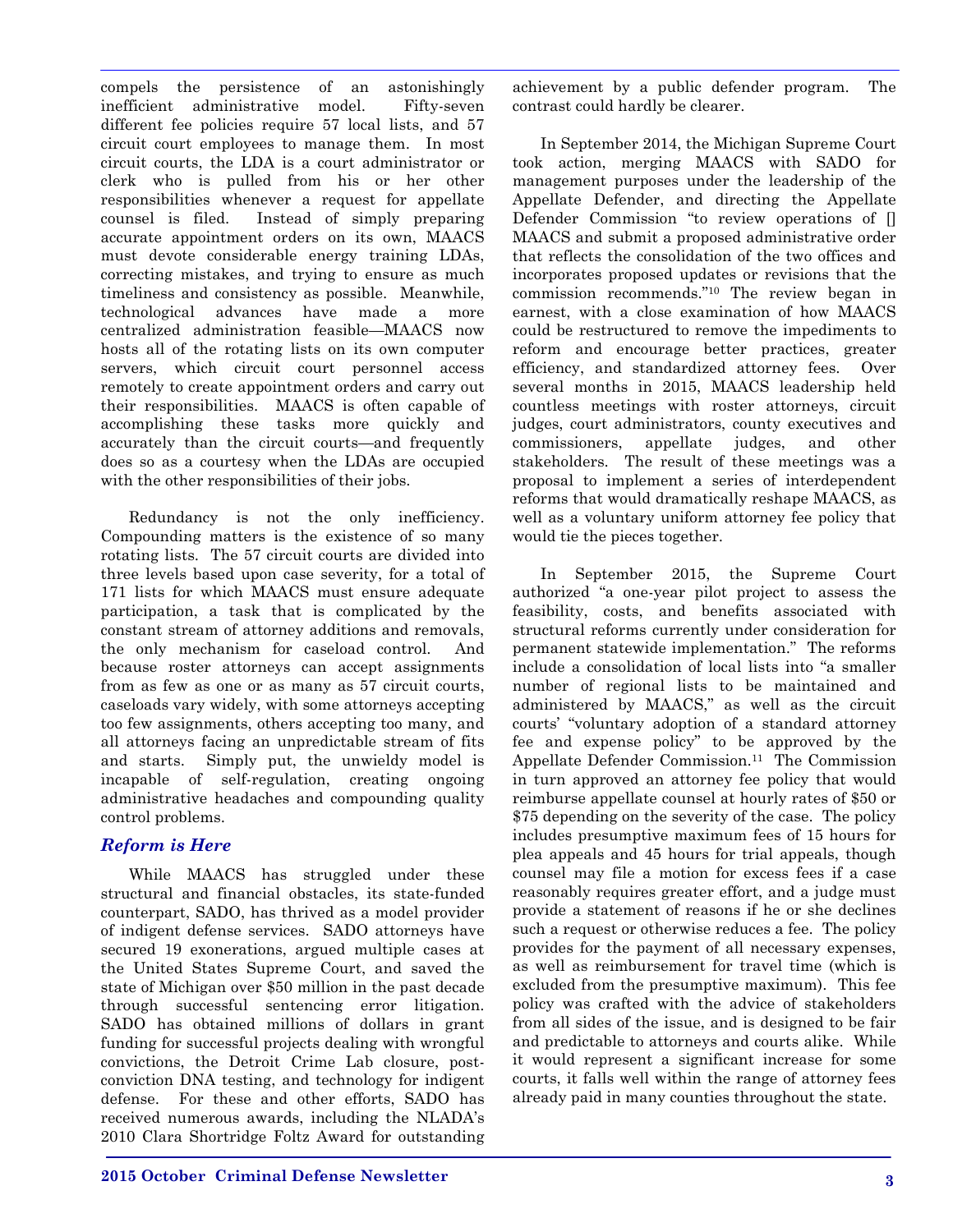The pilot was immediately implemented by fourteen circuit courts in two geographic regions. The Eastern Lower Peninsula Region consists of the following circuits: 16 (Macomb), 18 (Bay), 21 (Isabella), 24 (Sanilac), 31 (St. Clair), 40 (Lapeer), 42 (Midland), 52 (Huron), and 54 (Tuscola). The Upper Peninsula Region consists of the following circuits: 12 (Baraga/Houghton/Keweenaw), 25 (Marquette), 41 (Dickinson/Iron/Menominee), 47 (Delta), and 50 (Chippewa).

Under the pilot project, the local appellate assignment lists for these fourteen circuit courts have been abolished, and in their place are two regional lists administered by MAACS. Within days of the filing of a defendant's request for counsel, MAACS identifies appellate counsel, confirms counsel's willingness to accept the assignment, prepares an appointment order including *all* lower court transcripts, and provides the order to the circuit court judge for signature. Upon entry of the appointment order, MAACS provides copies to the defendant, appointed counsel, and the Court of Appeals. By streamlining the assignment process in this manner, MAACS substantially reduces the unnecessary delays, efforts, and costs associated with substitution of counsel orders and amended orders requesting additional transcripts.

In these two pilot regions, the assignment process is moving more quickly and efficiently than ever before, all because of the tremendous leadership and commitment by the participating circuit court judges and court administrators. In spite of likely cost increases in most of the courts (which MAACS was able to forecast based on financial data from prior cases) the courts recognized the value in these reforms, not only with respect to their own ability to reallocate local court resources, but also for the lasting improvements in the quality of Michigan's indigent defense system.

### *This is Just the Beginning*

The response to this initiative has also been surprisingly positive even outside the participating circuit courts, with many chief judges and court administrators inquiring about when they might be able to adopt these policies in their own courts, and how much it would cost to do so. What this shows is that courts statewide appreciate the need for reform, and there may be more tolerance than expected for cost increases, so long as they accompany greater efficiency, uniformity, predictability, and quality. If the pilot project is successful, MAACS envisions expanding the project statewide, along with a coordinated effort to convince all circuit courts of the value in a uniform fee policy. Although some courts may resist these efforts or prefer to maintain their own local lists, MAACS will work tirelessly to prove the usefulness of this new model, as well as the immense value in sharing the financial burden of reform among all circuit courts as well as the state.

The regional pilot project is just one example of the exciting developments at MAACS, which are made possible through its new partnerships with SADO and the Criminal Defense Resource Center (CDRC). These include Westlaw access for roster attorneys at a substantially reduced rate, federal grant funding to provide investigative services to the roster under the SADO model, and improved access to high quality training from the CDRC. MAACS has also undertaken an intensive review of roster attorney work product, and is actively litigating multiple attorney fee appeals in the courts, one of which recently resulted in the Michigan Supreme Court holding that trial courts must *explain* the denial of proper requests for reasonable fees—even requests above a county's payment cap.12 It has been a busy year, but this is just the beginning.

> *by: Bradley R. Hall Administrator, MAACS 200 N. Washington Sq., Suite 250 Lansing, MI 48933 Tel: 517.334.1200 [HallB@mimaacs.org](mailto:hHallB@mimaacs.org)*



*Author's Note: Thank you to Dawn Van Hoek and the Appellate Defender Commission for their support of this project and the MAACS reform in general, to Eric Buchanan for making this vision feasible through technology, to Marilena David-Martin for prioritizing MAACS training needs, and to the MAACS staff,* 

*MariaRosa Juarez Palmer, Jane Doyle, and Mary Lou Emelander, for never missing a beat.*

#### *Endnotes*

- 1. M.C.L. 780.712(4).
- 2. M.C.L. 780.716(c).
- 3. M.C.L. 780.712(6).

4. Administrative Order No. 1981-7, § 1(1), 412 Mich. lxv (1982).

5. While AO 1981-7 specifically allowed groups of "voluntarily combined circuits" to appoint a single LDA to administer a combined "rotating list" of lawyers, AO 1981-7, § 3(1), that option was omitted from a 1989 revision, thereby requiring each circuit